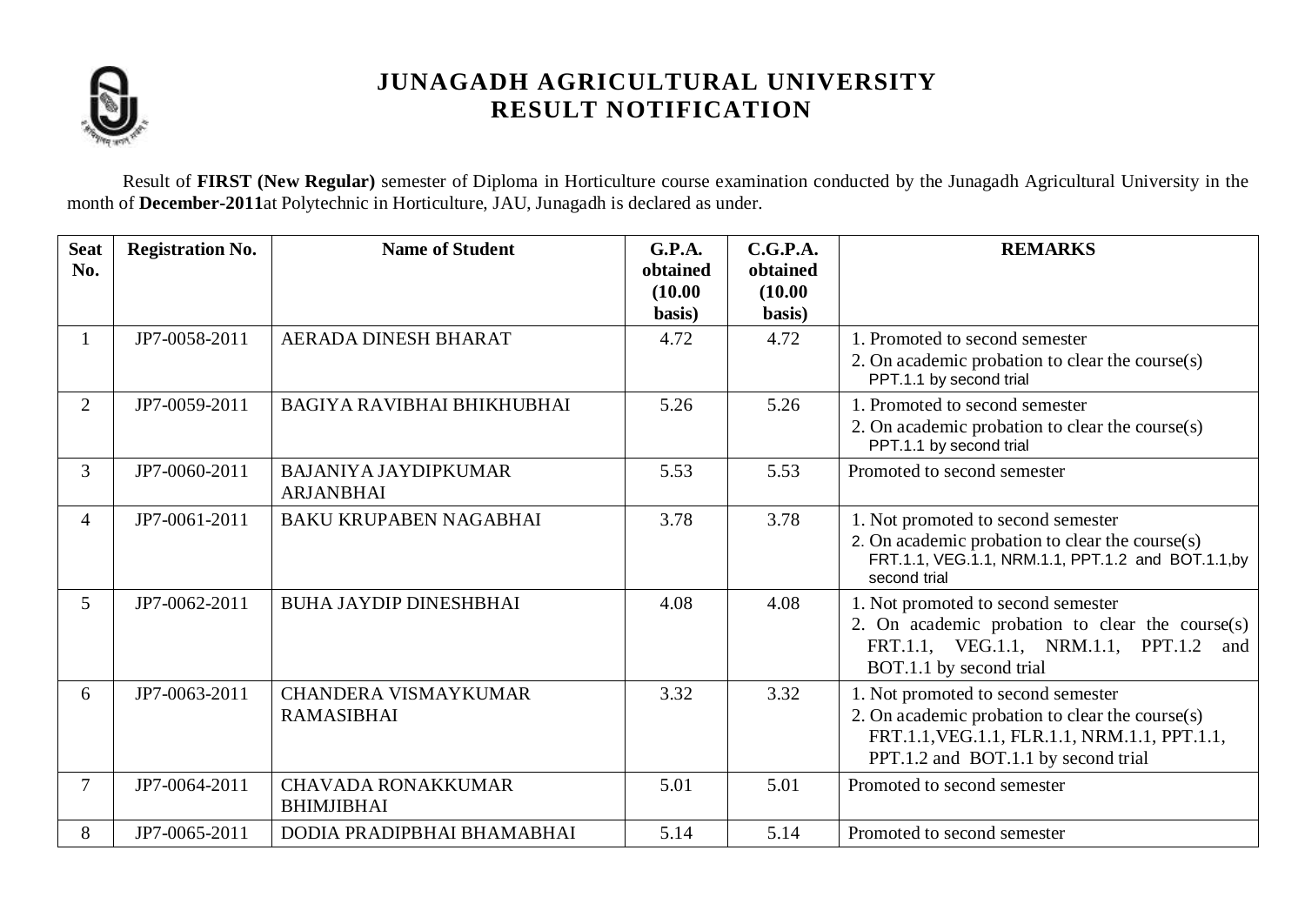| 9  | JP7-0066-2011 | DODIYA YASHPALBHAI MITHABHAI                  | 2.19 | 2.19 | 1. Not promoted to second semester<br>2. On academic probation to clear the course(s)<br>FRT.1.1, VEG.1.1, FLR.1.1, NRM.1.1, PPT.1.1,<br>PPT.1.2 and BOT.1.1 by second trial                                                           |  |
|----|---------------|-----------------------------------------------|------|------|----------------------------------------------------------------------------------------------------------------------------------------------------------------------------------------------------------------------------------------|--|
| 10 | JP7-0067-2011 | <b>GAMI MEHUL MAGANBHAI</b>                   | 4.99 | 4.99 | Promoted to second semester                                                                                                                                                                                                            |  |
| 11 | JP7-0068-2011 | <b>JOTAVA BHAVESHKUMAR</b><br><b>DEVABHAI</b> | 6.97 | 6.97 | Promoted to second semester                                                                                                                                                                                                            |  |
| 12 | JP7-0069-2011 | KALATHIYA MANISHKUMAR<br><b>KANJIBHAI</b>     | 3.53 | 3.53 | 1. Not promoted to second semester<br>2. On academic probation to clear the course(s)<br>FRT.1.1, VEG.1.1, NRM.1.1, PPT.1.1, PPT.1.2, and<br>BOT.1.1 by second trial                                                                   |  |
| 13 | JP7-0070-2011 | KAMBALIYA KISHOR RANMAL                       | 3.24 | 3.24 | 1. Not promoted to second semester<br>2. On academic probation to clear the course(s)<br>FRT.1.1, VEG.1.1, FLR.1.1, NRM.1.1, PPT.1.1,<br>PPT.1.2 and BOT.1.1 by second trial                                                           |  |
| 14 | JP7-0071-2011 | KARAMATA AJAYKUMAR RAMABHAI                   | 6.03 | 6.03 | Promoted to second semester                                                                                                                                                                                                            |  |
| 15 | JP7-0072-2011 | KATHAD DIPAKKUMAR BADHABHAI                   | 8.06 | 8.06 | Promoted to second semester                                                                                                                                                                                                            |  |
| 16 | JP7-0073-2011 | KAVAD CHETANKUMAR RANABHAI                    | 5.32 | 5.32 | Promoted to second semester                                                                                                                                                                                                            |  |
| 17 | JP7-0074-2011 | LUNAGARIYA BHARAT MANISH                      | 8.69 | 8.69 | Promoted to second semester                                                                                                                                                                                                            |  |
| 18 | JP7-0075-2011 | MAGRA MANISH NARANBHAI                        | 7.49 | 7.49 | Promoted to second semester                                                                                                                                                                                                            |  |
| 19 | JP7-0076-2011 | MAKWANA JAYESHKUMAR<br><b>DHARAMSHIBHAI</b>   | 9.46 | 9.46 | Promoted to second semester                                                                                                                                                                                                            |  |
| 20 | JP7-0077-2011 | <b>MALAM HARDIKKUMAR</b><br><b>RAMESHBHAI</b> | 5.65 | 5.65 | Promoted to second semester                                                                                                                                                                                                            |  |
| 21 | JP7-0078-2011 | PARMAR DHARABEN BHUPATBHAI                    | 6.44 | 6.44 | Promoted to second semester                                                                                                                                                                                                            |  |
| 22 | JP7-0079-2011 | PATEL ANITAKUMARI<br><b>CHAMPAKBHAI</b>       | 7.45 | 7.45 | Promoted to second semester                                                                                                                                                                                                            |  |
| 23 | JP7-0081-2011 | PATEL DIVYESHKUMAR SURESHBHAI                 | 0.00 | 0.00 | 1. Not promoted to second semester<br>2. On academic probation to <b>repeat</b> the course(s)<br>FRT.1.1, VEG.1.1, FLR.1.1, NRM.1.1, PPT.1.1,<br>PPT.1.2, BOT.1.1, P.E.111 and P.W 111 by second<br>trial as and when same are offered |  |
| 24 | JP7-0082-2011 | PATEL UNNATIKUMARI DILIPBHAI                  | 7.34 | 7.34 | Promoted to second semester                                                                                                                                                                                                            |  |
| 25 | JP7-0083-2011 | RATHOD AKASH BABUBHAI                         | 5.16 | 5.16 | Promoted to second semester                                                                                                                                                                                                            |  |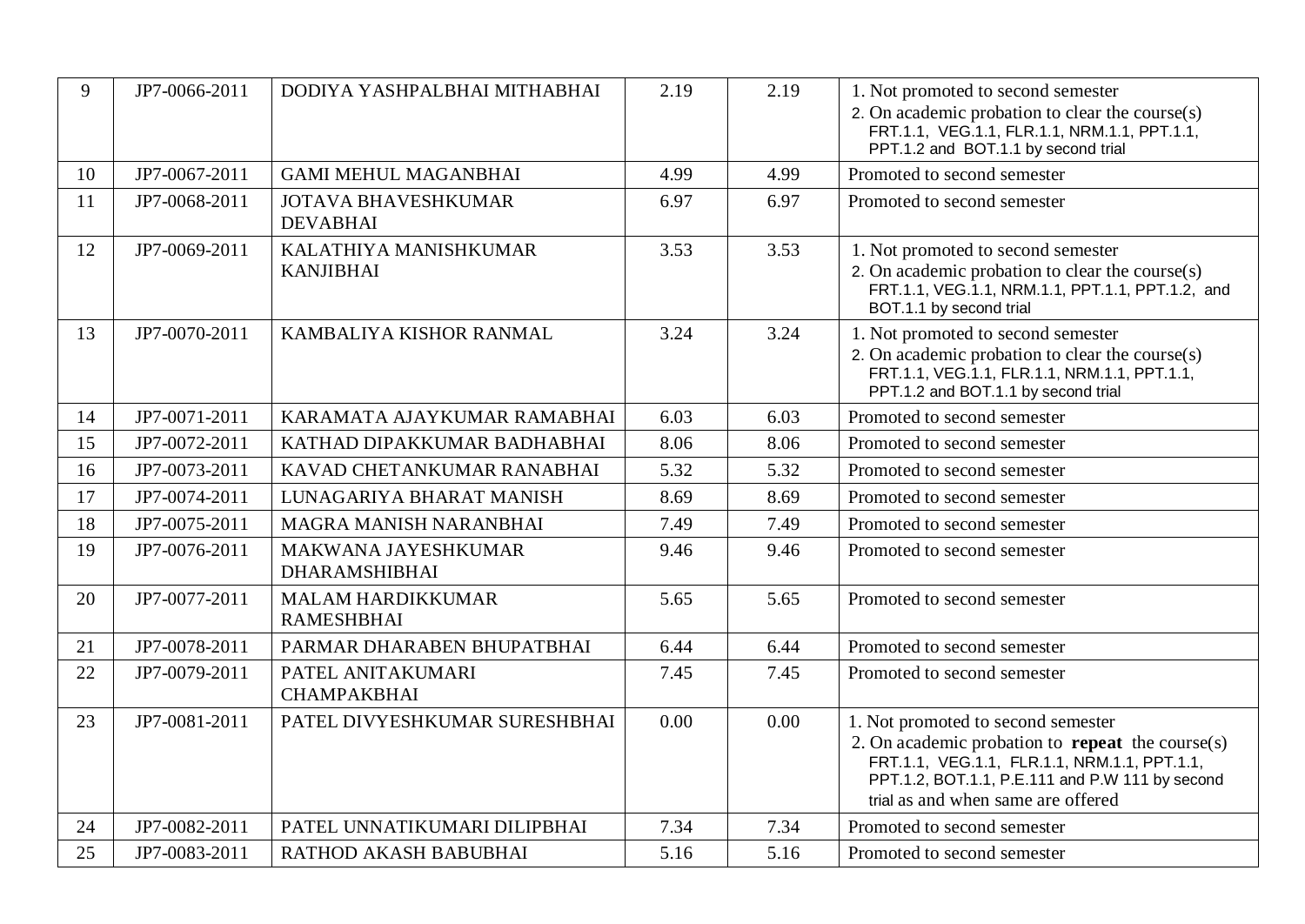| 26 | JP7-0084-2011 | SARDHARA DHARMESH DEVJIBHAI                      | 4.03 | 4.03 | 1. Not promoted to second semester<br>2. On academic probation to clear the course $(s)$<br>VEG.1.1, NRM.1.1, PPT.1.1, PPT.1.2 and BOT.1.1 by<br>second trial                   |
|----|---------------|--------------------------------------------------|------|------|---------------------------------------------------------------------------------------------------------------------------------------------------------------------------------|
| 27 | JP7-0085-2011 | SARVANI SAHIDKHAN UMARKHAN                       | 7.23 | 7.23 | Promoted to second semester                                                                                                                                                     |
| 28 | JP7-0086-2011 | SAVLIYA HEMANGIBEN VIJAYBHAI                     | 6.81 | 6.81 | Promoted to second semester                                                                                                                                                     |
| 29 | JP7-0087-2011 | <b>SOLANKI BHARATKUMAR</b><br><b>KARSHANBHAI</b> | 5.26 | 5.26 | Promoted to second semester                                                                                                                                                     |
| 30 | JP7-0088-2011 | <b>SOLANKI MAYUR SAMAT</b>                       | 2.26 | 2.26 | 1. Not promoted to second semester<br>2. On academic probation to clear the course $(s)$<br>FRT.1.1, VEG.1.1, FLR.1.1, NRM.1.1, PPT.1.1,<br>PPT.1.2 and BOT.1.1 by second trial |
| 31 | JP7-0089-2011 | VAJA JAYESHBHAI BHAGVANBHAI                      | 7.05 | 7.05 | Promoted to second semester                                                                                                                                                     |
| 32 | JP7-0090-2011 | VALA DHIRUKUMAR ARJANBHAI                        | 5.24 | 5.24 | Promoted to second semester                                                                                                                                                     |
| 33 | JP7-0091-2011 | VALA HARESHKUMAR NARSINGBHAI                     | 5.18 | 5.18 | Promoted to second semester                                                                                                                                                     |
| 34 | JP7-0092-2011 | VINZUDA VIJYA MANSUKHLAL                         | 8.36 | 8.36 | Promoted to second semester                                                                                                                                                     |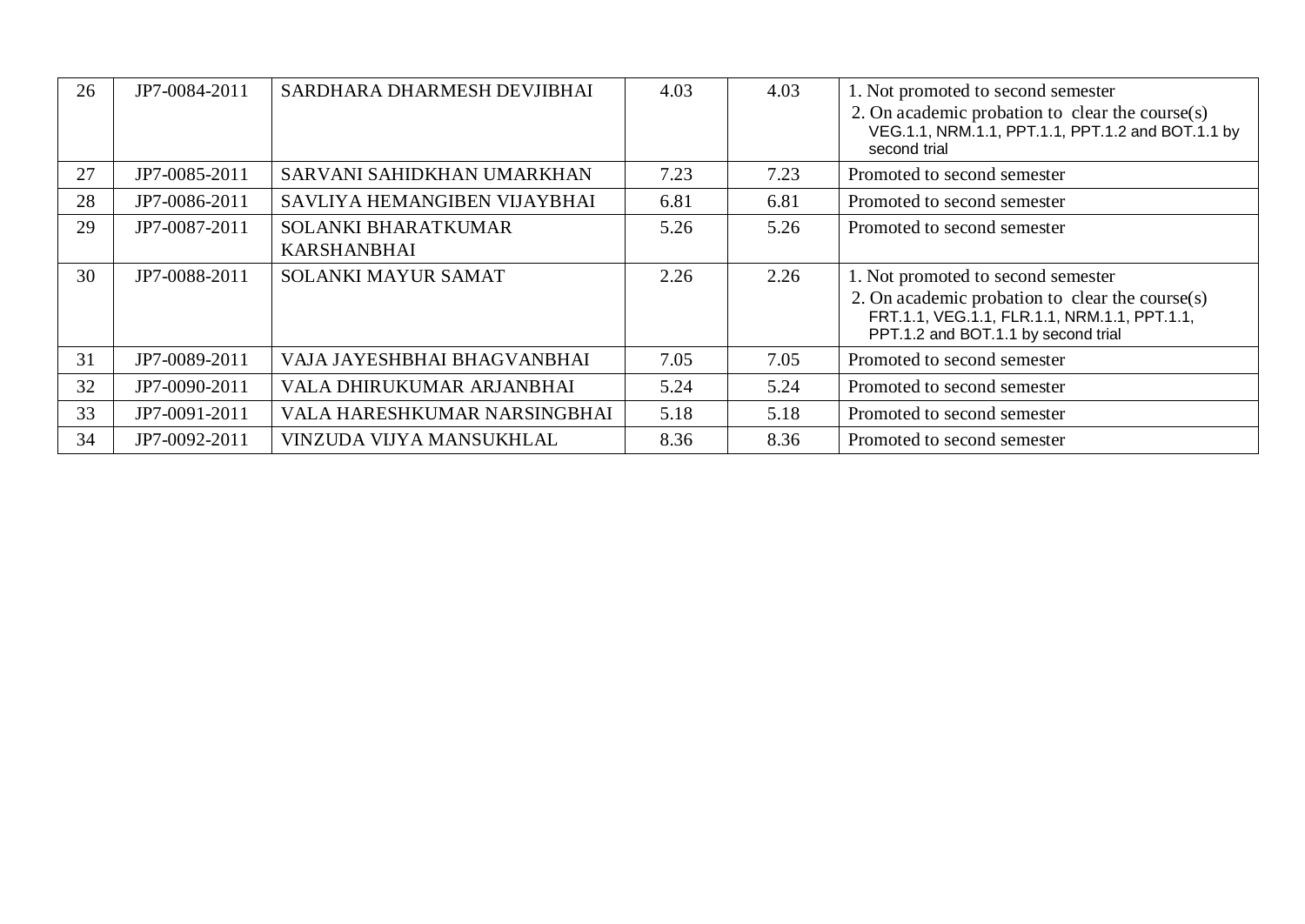

Result of **THIRD (New Regular)** semester of Diploma in Horticulture course examination conducted by the Junagadh Agricultural University in the month of **DECEMBER-2011**at Polytechnic in Horticulture, JAU, Junagadh is declared as under.

| <b>Seat</b><br>No. | <b>Registration No.</b> | <b>Name of Student</b>           | <b>G.P.A.</b><br>obtained<br>(10.00)<br>basis) | C.G.P.A.<br>obtained (10.00<br>basis) | <b>REMARKS</b>              |
|--------------------|-------------------------|----------------------------------|------------------------------------------------|---------------------------------------|-----------------------------|
|                    | JP7-0027-2010           | ANTALA SANDIPKUMAR KESHAVBHAI    | 7.16                                           | 6.75                                  | Promoted to fourth semester |
| $\overline{2}$     | JP7-0028-2010           | BAMAROTIYA JAGADISHBHAI RAMBHAI  | 5.21                                           | 5.06                                  | Promoted to fourth semester |
| 3                  | JP7-0029-2010           | BARAD VIJAYBHAI HAMIRBHAI        | 8.51                                           | 8.36                                  | Promoted to fourth semester |
| $\overline{4}$     | JP7-0030-2010           | <b>CHANDERA MUKESH BHIMASHI</b>  | 8.30                                           | 7.99                                  | Promoted to fourth semester |
| 5                  | JP7-0031-2010           | CHHATRODIYA BHAVESH VARJANGBHAI  | 7.84                                           | 7.49                                  | Promoted to fourth semester |
| 6                  | JP7-0033-2010           | DONGA POOJABEN MANSUKHBHAI       | 7.17                                           | 6.89                                  | Promoted to fourth semester |
| $\overline{7}$     | JP7-0034-2010           | <b>GAJERA KINJALBEN BABUBHAI</b> | 7.69                                           | 7.36                                  | Promoted to fourth semester |
| 8                  | JP7-0035-2010           | JADAV UDAYKUMAR VRAJLAL          | 7.31                                           | 6.92                                  | Promoted to fourth semester |
| 9                  | JP7-0037-2010           | JOTAVA MENASIBHAI BHIMASIBHAI    | 6.84                                           | 6.25                                  | Promoted to fourth semester |
| 10                 | JP7-0038-2010           | JOTVA DILIPBHAI JADAVBHAI        | 4.70                                           | 4.99                                  | Promoted to fourth semester |
| 11                 | JP7-0040-2010           | KATHAD PRADIPKUMAR BABUBHAI      | 5.84                                           | 5.64                                  | Promoted to fourth semester |
| 12                 | JP7-0041-2010           | MALAM MILANKUMAR SAMATBHAI       | 5.29                                           | 5.37                                  | Promoted to fourth semester |
| 13                 | JP7-0042-2010           | MARU ABHAY BHASKARBHAI           | 7.21                                           | 6.36                                  | Promoted to fourth semester |
| 14                 | JP7-0043-2010           | MATHUKIYA NISHABEN RAMESHBHAI    | 6.61                                           | 6.27                                  | Promoted to fourth semester |
| 15                 | JP7-0045-2010           | PARMAR HARESH BALU               | 8.06                                           | 7.95                                  | Promoted to fourth semester |
| 16                 | JP7-0048-2010           | SOLANKI MAYUR VIRA               | 7.79                                           | 7.68                                  | Promoted to fourth semester |
| 17                 | JP7-0050-2010           | TADHA GOPALBHAI PREMJIBHAI       | 6.63                                           | 6.37                                  | Promoted to fourth semester |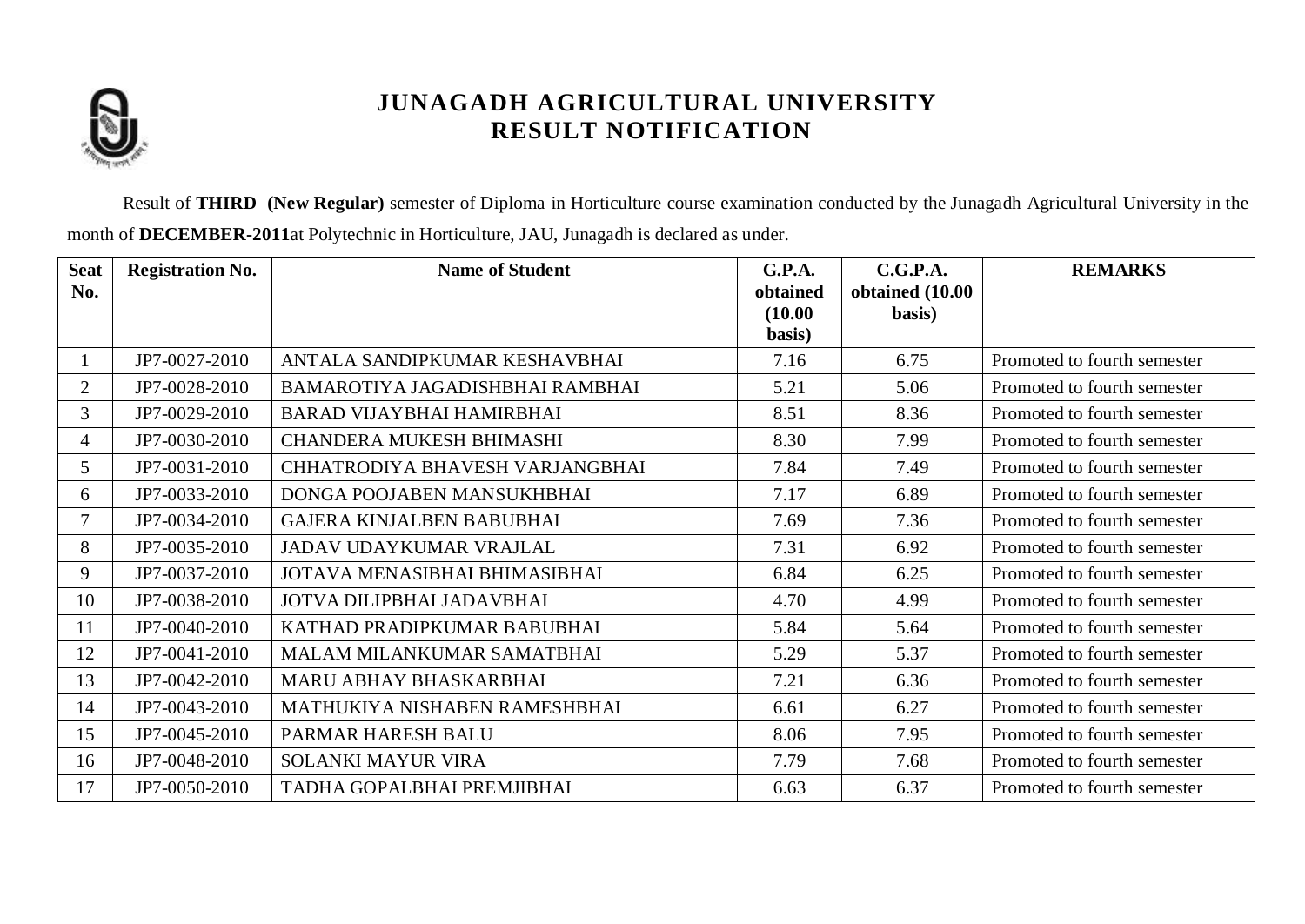| 18 | JP7-0051-2010 | TANK CHIRAG VITTHALBHAI         | 5.89 | 5.42 | Promoted to fourth semester |
|----|---------------|---------------------------------|------|------|-----------------------------|
| 19 | JP7-0052-2010 | TIMBADIYA SAHILKUMAR SURESHBHAI | 5.78 | 5.73 | Promoted to fourth semester |
| 20 | JP7-0053-2010 | VAISHNAV BHARATKUMAR LALJIBHAI  | 7.52 | 6.84 | Promoted to fourth semester |
| 21 | JP7-0054-2010 | VALA KISHAN DANABHAI            | 6.93 | 6.15 | Promoted to fourth semester |
| 22 | JP7-0055-2010 | VALA NARANBHAI JAGMALBHAI       | 6.60 | 5.94 | Promoted to fourth semester |
| 23 | JP7-0056-2010 | VASAN TUSHARKUMAR BHIMJIBHAI    | 7.31 | 6.93 | Promoted to fourth semester |
| 24 | JP7-0057-2010 | ZALA DUSHYANTBHAI KALUBHAI      | 6.11 | 5.79 | Promoted to fourth semester |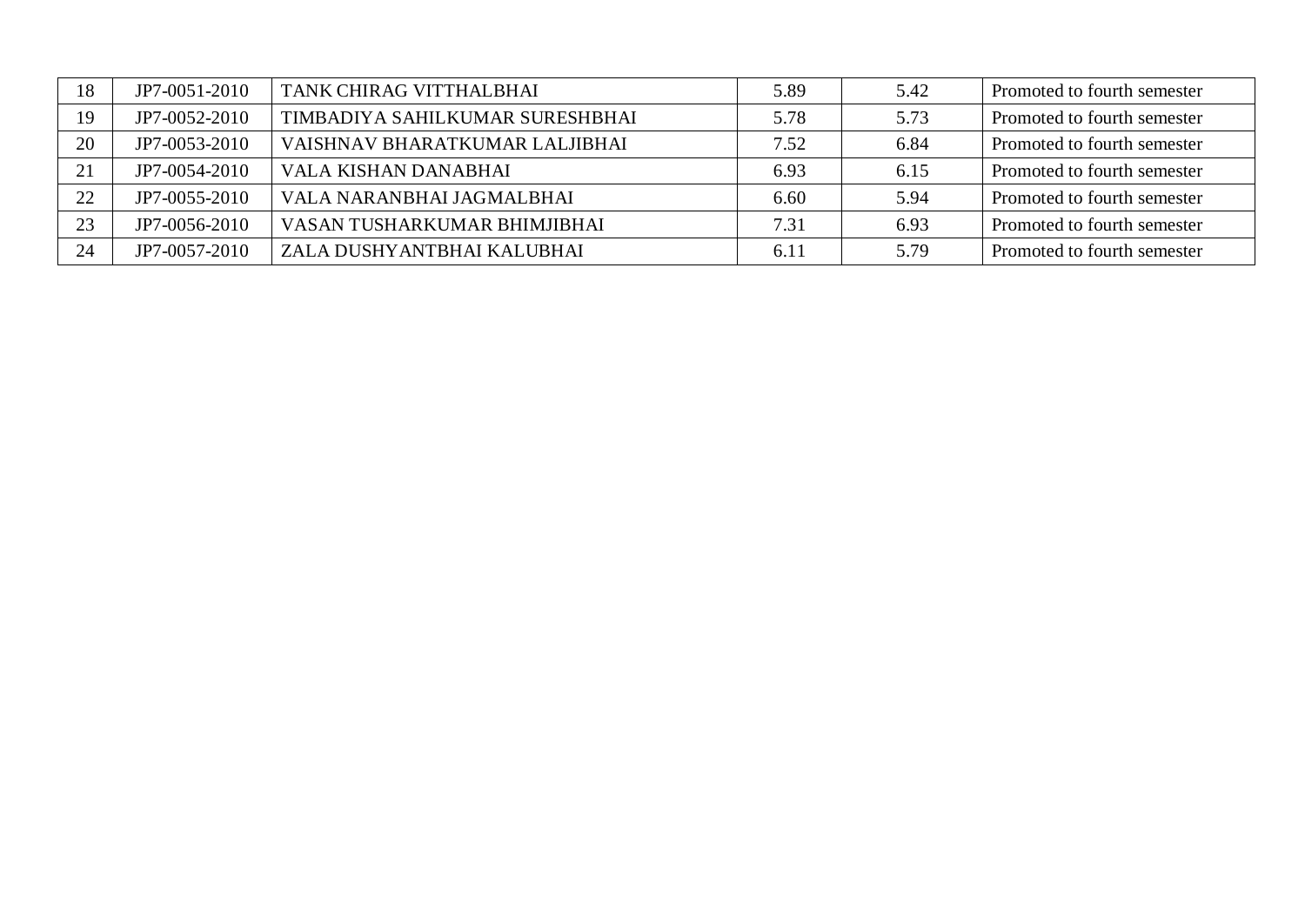

Result of **FOURTH (Old Supple.)** semester of Diploma in Horticulture course examination conducted by the Junagadh Agricultural University in the month of **DECEMBER-2011**at Polytechnic in Horticulture, JAU, Junagadh is declared as under.

| <b>Seat</b><br>No. | <b>Registration No.</b> | <b>Name of Student</b>        | G.P.A.<br>obtained<br>(10.00)<br>basis) | C.G.P.A.<br>obtained<br>(10.00)<br>basis) | <b>REMARKS</b>             |
|--------------------|-------------------------|-------------------------------|-----------------------------------------|-------------------------------------------|----------------------------|
|                    | JP7-0002-2009           | BAMNIYA MAYURKUMAR DANABHAI   | 4.54                                    | 4.77                                      | Promoted to sixth semester |
| $\overline{2}$     | JP7-0007-2009           | CHANDERA HIMATKUMAR KHIMABHAI | 4.53                                    | 4.66                                      | Promoted to sixth semester |
| 3                  | JP7-0010-2009           | KARAMTA HARESHBHAI NARANBHAI  | 5.21                                    | 5.10                                      | Promoted to sixth semester |
| 4                  | JP7-0011-2009           | KARAMATA SANJAY HAMIRBHAI     | 6.53                                    | 6.21                                      | Promoted to sixth semester |
|                    | JP7-0015-2009           | PANSURIYA NILDEEP VINODBHAI   | 6.66                                    | 6.22                                      | Promoted to sixth semester |
| 6                  | JP7-0020-2009           | VAJA RAJESHBHAI ARJANBHAI     | 5.63                                    | 5.16                                      | Promoted to sixth semester |
|                    | JP7-0022-2009           | VALA BHARAT DANABHAI          | 5.41                                    | 5.28                                      | Promoted to sixth semester |